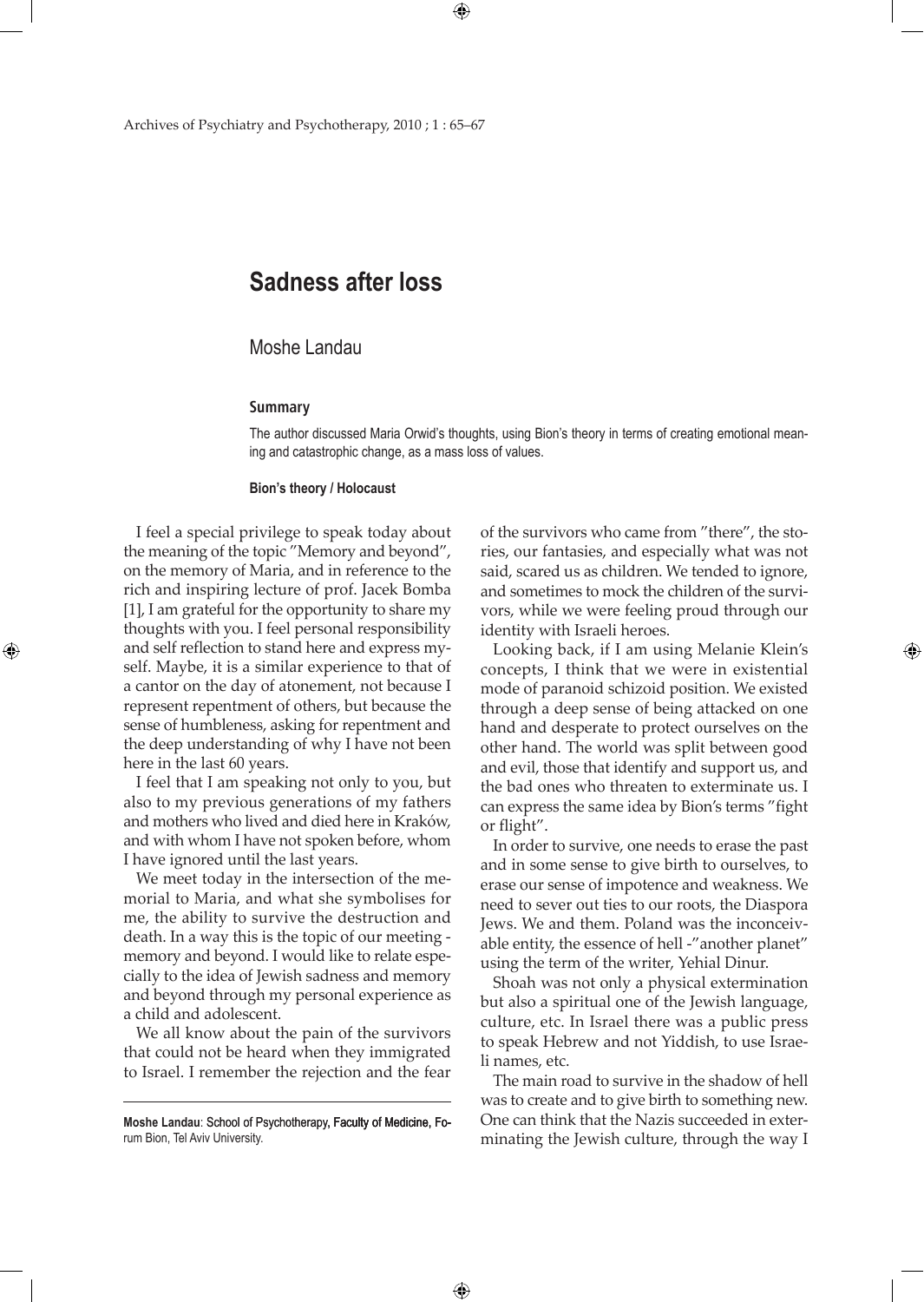### 66 Moshe Landau

described before. We, the Israelis did not want contact with the horrible past where Jews were perceived to have gone like sheep to slaughter. We had to perceive ourselves as a different breed of Jews. This was an attempt of survival which may have made sense at that time. But it also had the seeds of weakness and emotional fear to be exposed to the hell that we could have been part of.

As I indicated before, I wish to focus on the part of the lecture that relate to the idea of Jewish Sadness.

Prof. Bomba thinks that Maria talked about the sense of massive loss, a physical and cultural loss, as well as loss of meaning.

I wish to relate to this topic through my personal experience.

I grew up in a home with Polish-Jews parents, and as a typical Israeli product, I had very ambivalent relationships to the Diaspora Jews. We are strong, new Israelis and different from the Jews out there. At the same time we were attentive and influenced by what had happened to them.

During the years as a young intern in the psychiatric ward, a new boss arrived from Switzerland, who was the exact opposite of the typical Israeli. I remember the the mutual attraction between us, and the complex meetings between the Israeli and Jewish identities. There was something which I had not accepted and understood then, which I understand now. I was both attracted to him and reluctant in relation to him. Something in his position, where the essence of Judaism is of spiritual existence in the Diaspora which I resisted, and he on the other hand came to live in Israel. I regret in retrospect that I was not able to have a more complex dialogue with him.

For me to come to Kraków is almost a concrete touching in the Jewish existence and its loss. This is not only a symbolic touching that I feel connected to, despite the vacuum. I cannot ignore or deny my Jewish roots any more. As I experience them as walking through the the district, synagogues, the concerts, workshops and especially in my yearnings connected to the previous generation. Maria talked about the loss of sense related to the destruction of Jewish and European culture.

I wish to extend this and talk about the loss of meaning.

I do not mean meaning in the philosophic and religious sense, but on the meaning in the emotional sense.

Emotional meaning relates to the basic feeling of emotional connection. It is what I feel at this moment, is it real and alive for me. On the contrary, if I am disconnected to what I feel. We can talk about lack of meaning-meaninglessness. I am talking about emotional detachment without contact with my inner self, where I had difficulty with my inner psychic reality and the others. One of the typical signs can lead to concrete behaviour where I hold on to objects, doing, acting out, etc. We feel it as an attack on the self and the inner emotional world and as experience of internal jail (plays by Samuel Beckett, Meltzer).

Meaning therefore is connected at the emotional truth at a given moment. This emotional capacity makes it possible to develop a emotional inner world with the ability to symbolise. This is the ability to develop imagination, to bear contrasts and mental pain that comes from frustrations.

This is the ability to create something new which is not limited to the concrete. It is the extension of our emotional capabilities. These ideas were developed by the British psychoanalysts Bion and Meltzer.

We can say from this perspective that one of the main conflict of the survivors was to deal with the concrete and traumatic experience of the extermination. Versus the need to find emotional meaning.

I want to emphasise that the emotional possibility to give up a "known" emotional state of mind is very difficult. Bion calls it catastrophic change. Which means that every "beyond", means giving up an already "known state of mind", which has some concrete element, and sometimes it is total situation. For example, inner relation to the Diaspora, to the survivors, Poland, etc.

Change includes giving up the familiar, and relinquishment of old defences, which means to release, to dissolve and to soften our inner emotional beliefs and attitudes.

A central question is, do we feel the total loss, or can we also feel that something new is happening which was not there before. This is the

Archives of Psychiatry and Psychotherapy, 2010 ; 1 : 65–67

 $\bigoplus$ 

⊕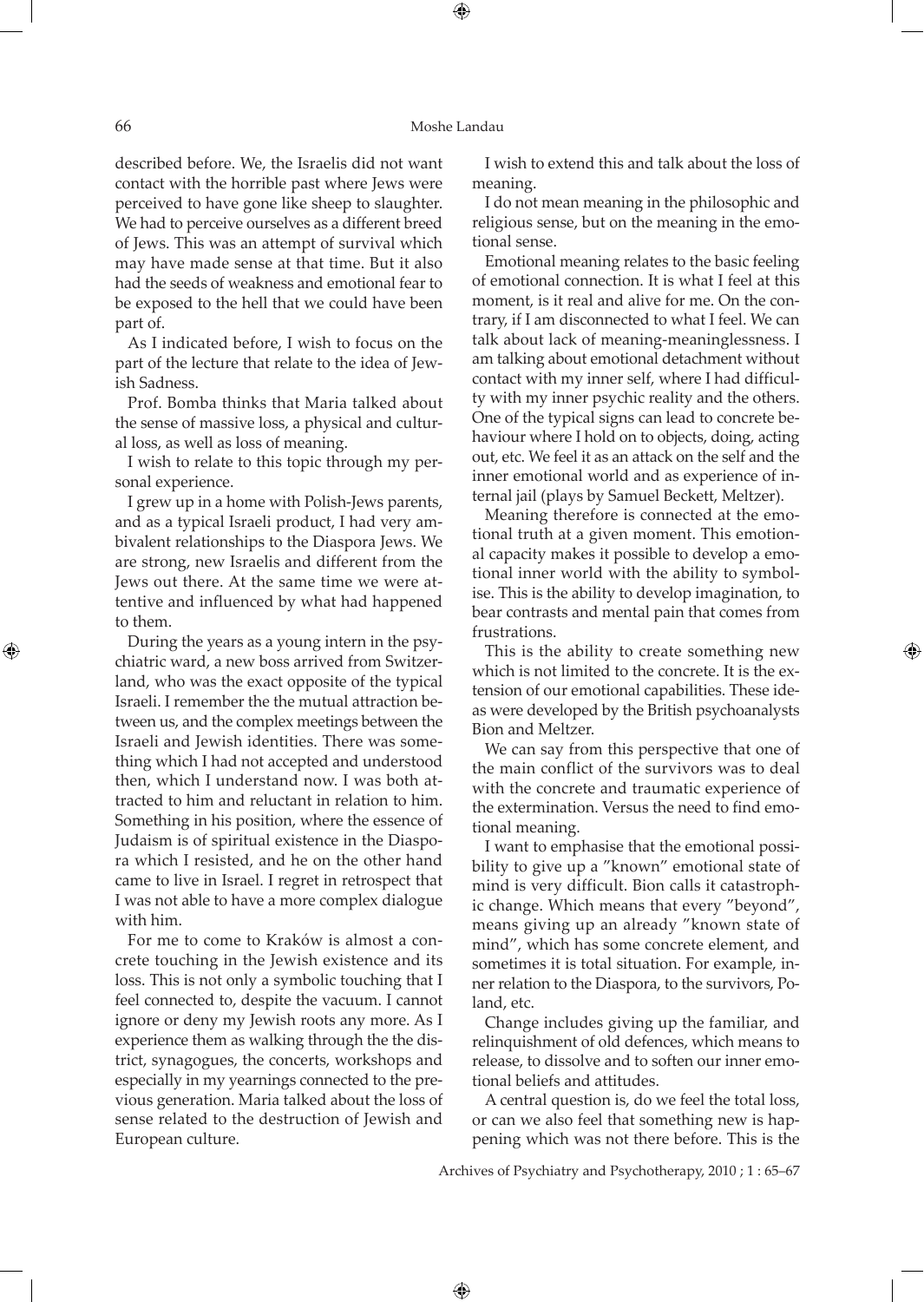$\bigoplus$ 

feeling of expansion of the soul, the ability to experience different dimensions with the ability of dialogue, the ability to bear the differences without absolute answers.

For me, coming to Kraków, is to meet the Jewish dimension, something that I denied, but also something that was there and still waiting to be found.

 $\bigoplus$ 

For me this "beyond", is beyond the already known. The Jewish dimension is entangled and connected to the Polish dimension, still waiting to be revealed and found.

## **REFERENCES**

 1. Bomba J. Przezwyciężając niemożliwość. Psychoterapia. 2009, 3 (150): 5–8.

 $\bigoplus$ 

 $\bigoplus$